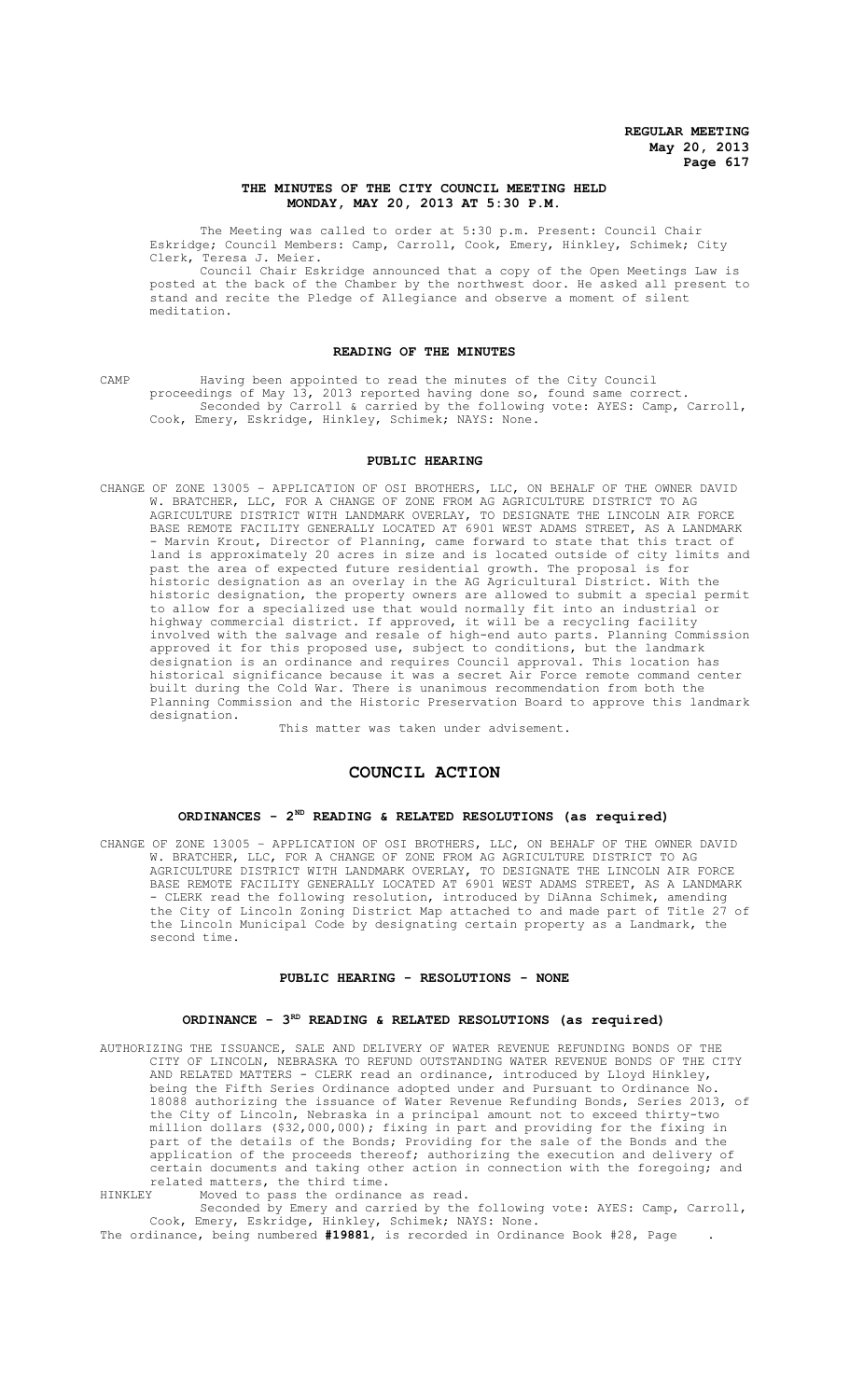## **ORDINANCES - 1ST READING & RELATED RESOLUTIONS (as required) - NONE**

## **RESOLUTIONS - 1ST READING - ADVANCE NOTICE - NONE**

#### **MISCELLANEOUS BUSINESS**

VACATING THE NORTH 4 FEET OF Q STREET BETWEEN NORTH 18TH STREET AND N. ANTELOPE VALLEY PARKWAY; AND THE SOUTH 4 FEET OF R STREET BETWEEN NORTH 18TH STREET AND N. ANTELOPE VALLEY PARKWAY. (2/25/13 - PLACED ON INDEFINITE PENDING) (REQUEST TO WITHDRAWN PER APPLICANT)<br>CARROLL Moved to Withdraw Moved to Withdraw Bill No. 13-16B.

Seconded by Emery and carried by the following vote: AYES: Camp, Carroll, Cook, Emery, Eskridge, Hinkley, Schimek; NAYS: None.

#### **MAYOR'S PRESENTATION**

Mayor Chris Beutler came forward to state that City medallions are presented to individuals who have served the community at an extraordinarily high level. The medallion features the images of President Abraham Lincoln and Chief Standing Bear. Both leaders exhibited integrity, determination, passion and commitment to doing the right thing. All of the outgoing Council members have embodied these qualities during their time of service to our City.

Lloyd Hinkley's dedication to his community was evident when he chose to offer his service to the Council at a critical time of transition. His straightforward and evenhanded leadership helped make what could have been a divisive appointment into a proud moment. He has handled the challenge with grace and has helped in creating a unified and harmonious community.

Gene Carroll's time on the Council has coincided with the ascent of Lincoln to its position as a world class city and his contributions have been enormous. He has been a passionate supporter of the Arena project and has helped guide its successful construction in a very meaningful way. His background in development has been instrumental in creating taxpayer savings on a variety of projects across the community. His vision will be remembered for decades to come when the 21st and N Street project is concluded. Mr. Carroll has been an altogether great leader for Lincoln.

This will be the first time in twenty years that DiAnna Schimek will not be a public servant. She has earned a reputation for her integrity, determination, and for doing the right thing and has been a respected and reasonable voice on a large number of key issues, both in the legislature, and as a member of the City Council. She truly embodies the spirit of public service. Because Madame Schimek was previously presented with the City medallion, today she is presented with flowers. This gift is to honor both her service to our community and our affection for her.

Outgoing City Council members Lloyd Hinkley, Eugene Carroll and DiAnna Schimek, graciously accepted their honors and reflected on their experiences. Sitting City Council members individually expressed gratitude and praise for the service of each outgoing Council member.

**ADJOURNMENT 5:56 P.M.**

CAMP Moved to adjourn the City Council meeting of May 20, 2013. Seconded by Emery & carried by the following vote: AYES: Camp, Carroll, Cook, Emery, Eskridge, Hinkley, Schimek; NAYS: None.

Teresa J. Meier, City Clerk

Amy Hana Huffman, Office Specialist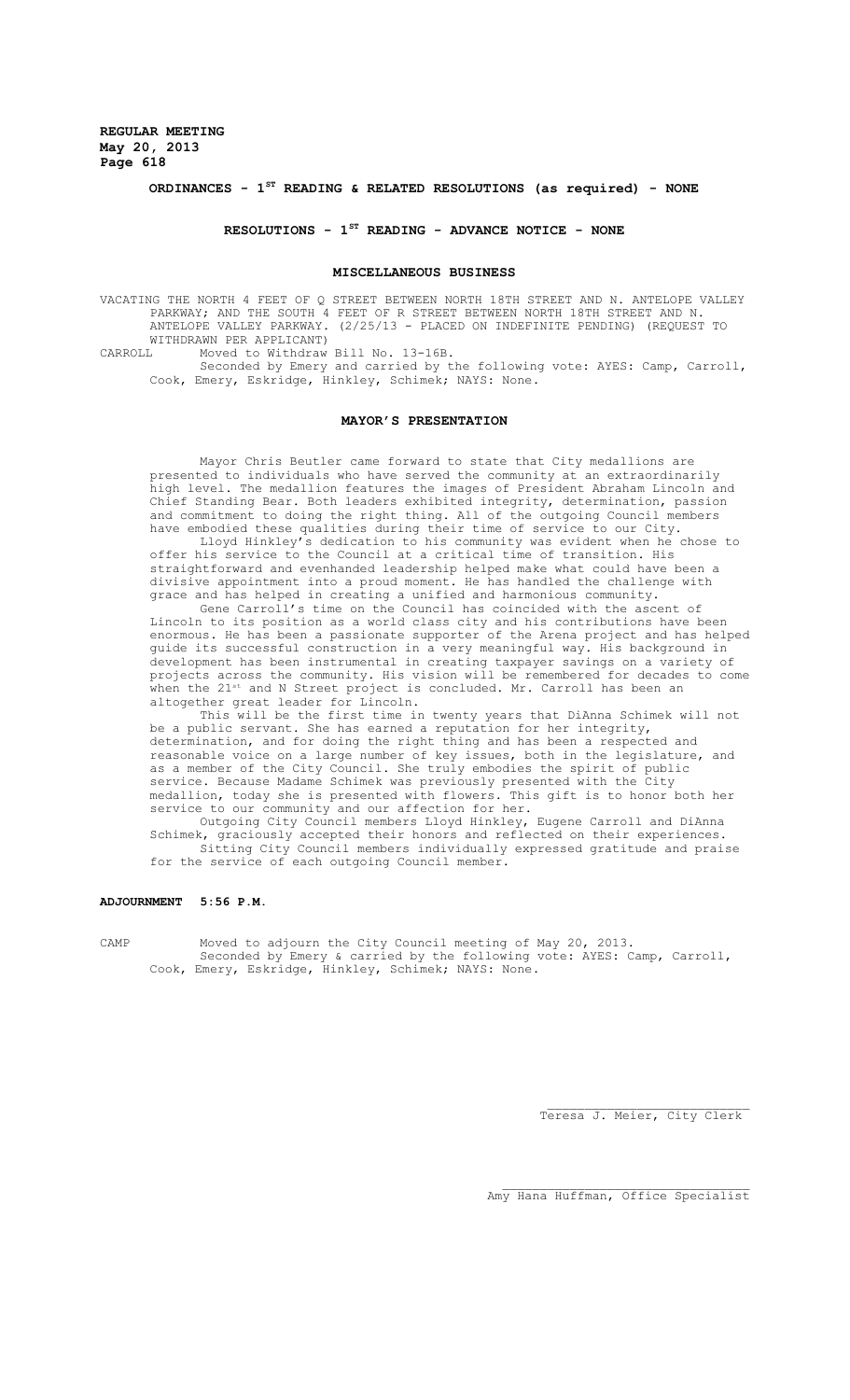## **THE MINUTES OF THE CITY COUNCIL MEETING HELD MONDAY, MAY 20, 2013 AT 5:30 P.M. (NEW CITY COUNCIL)**

#### **RECONVENED: 5:58 P.M.**

City Clerk, Teresa J. Meier, came forward to administer the Oath of Office to the newly elected City Council members, Roy Christensen, Trent Fellers, and Leirion Gaylor Baird. After administering the oath, she congratulated and presented the newly elected City Council members.

#### **ELECTION OF CHAIRPERSON**

Mayor Chris Beutler called the meeting to order and announced that a copy of the Open Meetings Law is posted at the back of the Chamber by the northwest door. He asked all present to stand and recite the Pledge of Allegiance and observe a moment of silent meditation.

Mayor Beutler then called for nominations for the Chairperson for the City Council. Council member Jonathan Cook nominated Carl Eskridge. The motion was carried 7-0.

Newly elected Chairperson, Carl Eskridge, conducted the nominations for the Vice Chair for the City Council. Council member Jonathan Cook nominated Doug Emery. The motion was carried 7-0.

## **READING OF THE MINUTES**

CAMP Having been appointed to read the minutes of the City Council proceedings of May 20, 2013 reported having done so, found same correct. Seconded by Christensen & carried by the following vote: AYES: Camp, Christensen, Cook, Emery, Eskridge, Fellers, Gaylor Baird; NAYS: None.

#### **PUBLIC HEARING - NONE**

## **COUNCIL ACTION**

#### **REPORTS OF CITY OFFICERS**

REPORT OF SETTLEMENT AGREEMENT UNDER NEB. REV. STAT. §84-713 (NON-TORT CLAIMS) - CLERK presented said report which was placed on file in the Office of the City Clerk.

CLERK'S LETTER AND MAYOR'S APPROVAL OF RESOLUTIONS AND ORDINANCES PASSED BY THE CITY COUNCIL ON MAY 6, 2013 - CLERK presented said report which was placed on file in the Office of the City Clerk. **(27-1)**

#### **PETITIONS & COMMUNICATIONS**

SETTING THE HEARING DATE OF MONDAY, JUNE 3RD, 2013 AT 3:00 P.M. FOR THE APPLICATION OF D'LEON'S TACO RICO, INC. DBA GUAPO'S BAR AND GRILL FOR A CLASS C LIQUOR LICENSE LOCATED AT 2310 NORTH  $1^{ST}$  STREET - CLERK read the following resolution, introduced by Jon Camp, who moved its adoption:

A-87336 BE IT RESOLVED by the City Council, of the City of Lincoln, that a hearing date is hereby set for Monday, June 3rd, 2013, at 3:00 p.m. or as soon thereafter as possible in the City Council Chambers, County-City Building, 555 S. 10th St., Lincoln, NE for the application of D'Leon's Taco Rico, Inc. dba Guapo's Bar and Grill for a Class  $\overline{C}$  liquor license located at 2310 North 1<sup>s</sup> Street.

If the Police Dept. is unable to complete the investigation by said time, a new hearing date will be set.

Introduced by Jon Camp Seconded by Emery and carried by the following vote: AYES: Camp, Christensen, Cook, Emery, Eskridge, Fellers, Gaylor Baird; NAYS: None.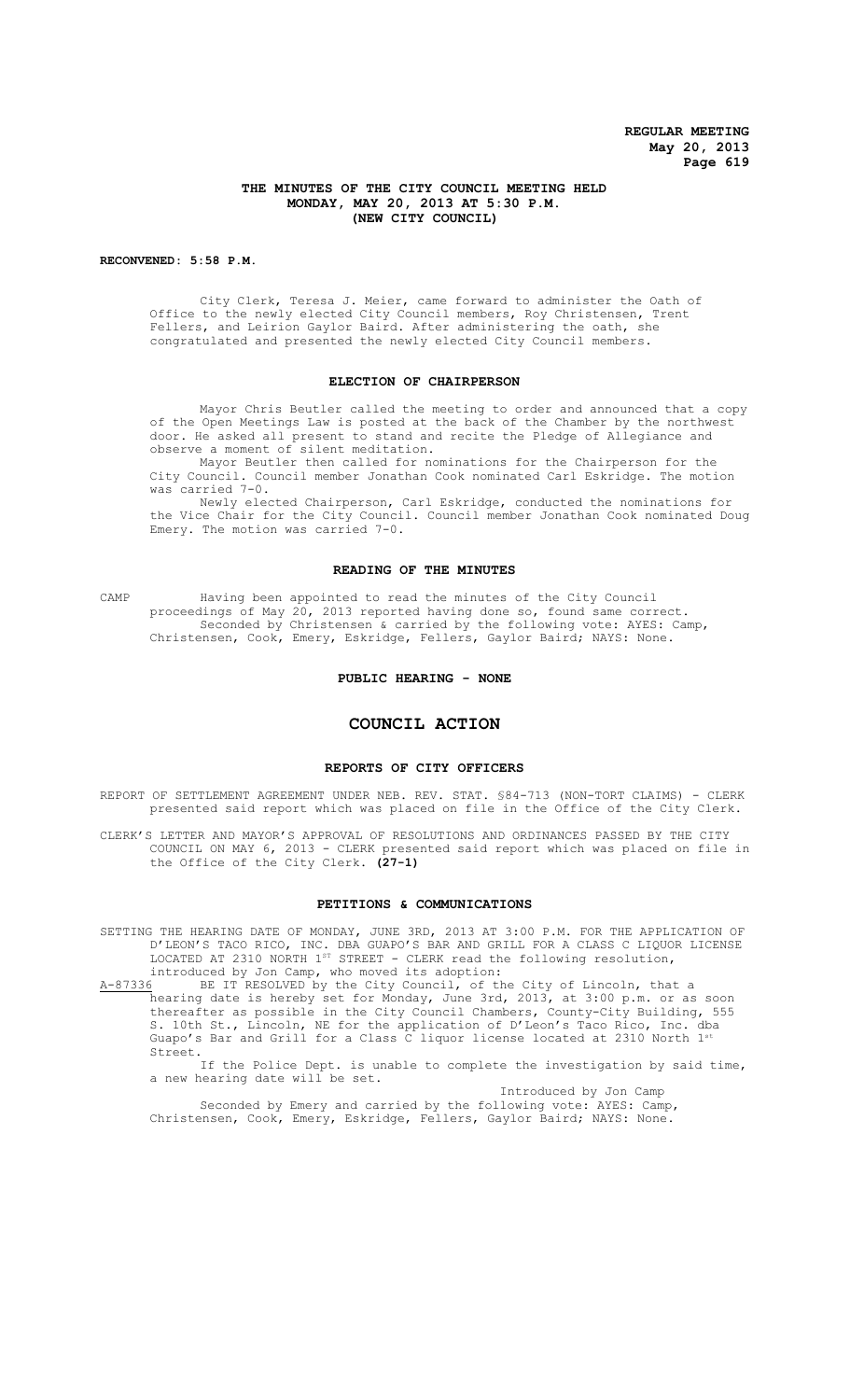SETTING THE HEARING DATE OF MONDAY, JUNE 10TH, 2013 AT 3:00 P.M. FOR THE APPLICATION OF MO CHARA, LLC DBA THE WATERING HOLE EAST FOR A CLASS C LIQUOR LICENSE LOCATED AT 8300 NORTHWOODS DRIVE - CLERK read the following resolution, introduced by Jon Camp, who moved its adoption:

A-87337 BE IT RESOLVED by the City Council, of the City of Lincoln, that a hearing date is hereby set for Monday, June 10th, 2013, at 3:00 p.m. or as soon thereafter as possible in the City Council Chambers, County-City Building, 555 S. 10th St., Lincoln, NE for the application of Mo Chara, LLC dba The Watering Hole East for a Class C liquor license located at 8300 Northwoods Drive. If the Police Dept. is unable to complete the investigation by said time, a new hearing date will be set.

Introduced by Jon Camp Seconded by Emery and carried by the following vote: Camp, Christensen, Cook, Emery, Eskridge, Fellers, Gaylor Baird; NAYS: None.

PLACED ON FILE IN THE OFFICE OF THE CITY CLERK:

Administrative Amendment No. 12031 to Special Permit No. 1302A, The Ridge Community Unit Plan, approved by the Planning Director on May 10, 2013, requested by WHACO Corporation, to relocate the required sidewalk on Lone Tree Drive and Lone Tree Circle, on property generally located at S. 27<sup>th</sup> St. and Ridge Blvd.

## **MISCELLANEOUS REFERRALS - NONE**

## **LIQUOR RESOLUTIONS - NONE**

## **ORDINANCES - 2ND READING & RELATED RESOLUTIONS (as required) - NONE**

#### **PUBLIC HEARING - RESOLUTIONS**

A RESOLUTION IN APPRECIATION OF EUGENE CARROLL FOR HIS SERVICE TO THE CITY AS A MEMBER OF THE CITY COUNCIL - CLERK read the following resolution, introduced by Doug Emery, who moved its adoption:

A-87338 WHEREAS, EUGENE CARROLL has heretofore well and truly served as a member of the Lincoln City Council from May, 2009 to May 2013; and

WHEREAS, it is appropriate for the City Council, on behalf of the citizens of the City of Lincoln, to publicly express their appreciation and gratitude for Eugene's untiring service and many contributions to making the City of Lincoln great and to cause said expression of appreciation and gratitude to be forever made a part of the records of the official proceedings of the City Council.

NOW, THEREFORE, BE IT RESOLVED by the City Council of the City of Lincoln, on behalf of themselves and all the citizens of the City of Lincoln, that the appreciation and gratitude of all are hereby extended to

# **EUGENE CARROLL**

for his service as a member of the City Council of the City of Lincoln, together with warmest and best wishes for continued good health, happiness, and success in all his future endeavors.

Introduced by Doug Emery Seconded by Camp and carried by the following vote: AYES: Camp, Christensen, Cook, Emery, Eskridge, Fellers, Gaylor Baird; NAYS: None.

A RESOLUTION IN APPRECIATION OF LLOYD HINKLEY FOR HIS SERVICE TO THE CITY AS A MEMBER OF THE CITY COUNCIL - CLERK read the following resolution, introduced by Doug Emery, who moved its adoption:

A-87339 WHEREAS, LLOYD HINKLEY has heretofore well and truly served as a member of the Lincoln City Council from December, 2012 to May 2013; and

WHEREAS, it is appropriate for the City Council, on behalf of the citizens of the City of Lincoln, to publicly express their appreciation and gratitude for Lloyd's untiring service and many contributions to making the City of Lincoln great and to cause said expression of appreciation and gratitude to be forever made a part of the records of the official proceedings of the City Council.

NOW, THEREFORE, BE IT RESOLVED by the City Council of the City of Lincoln, on behalf of themselves and all the citizens of the City of Lincoln, that the appreciation and gratitude of all are hereby extended to

# **LLOYD HINKLEY**

for his service as a member of the City Council of the City of Lincoln, together with warmest and best wishes for continued good health, happiness, and success in all his future endeavors.

Introduced by Doug Emery

Seconded by Camp and carried by the following vote: AYES: Camp, Christensen, Cook, Emery, Eskridge, Fellers, Gaylor Baird; NAYS: None.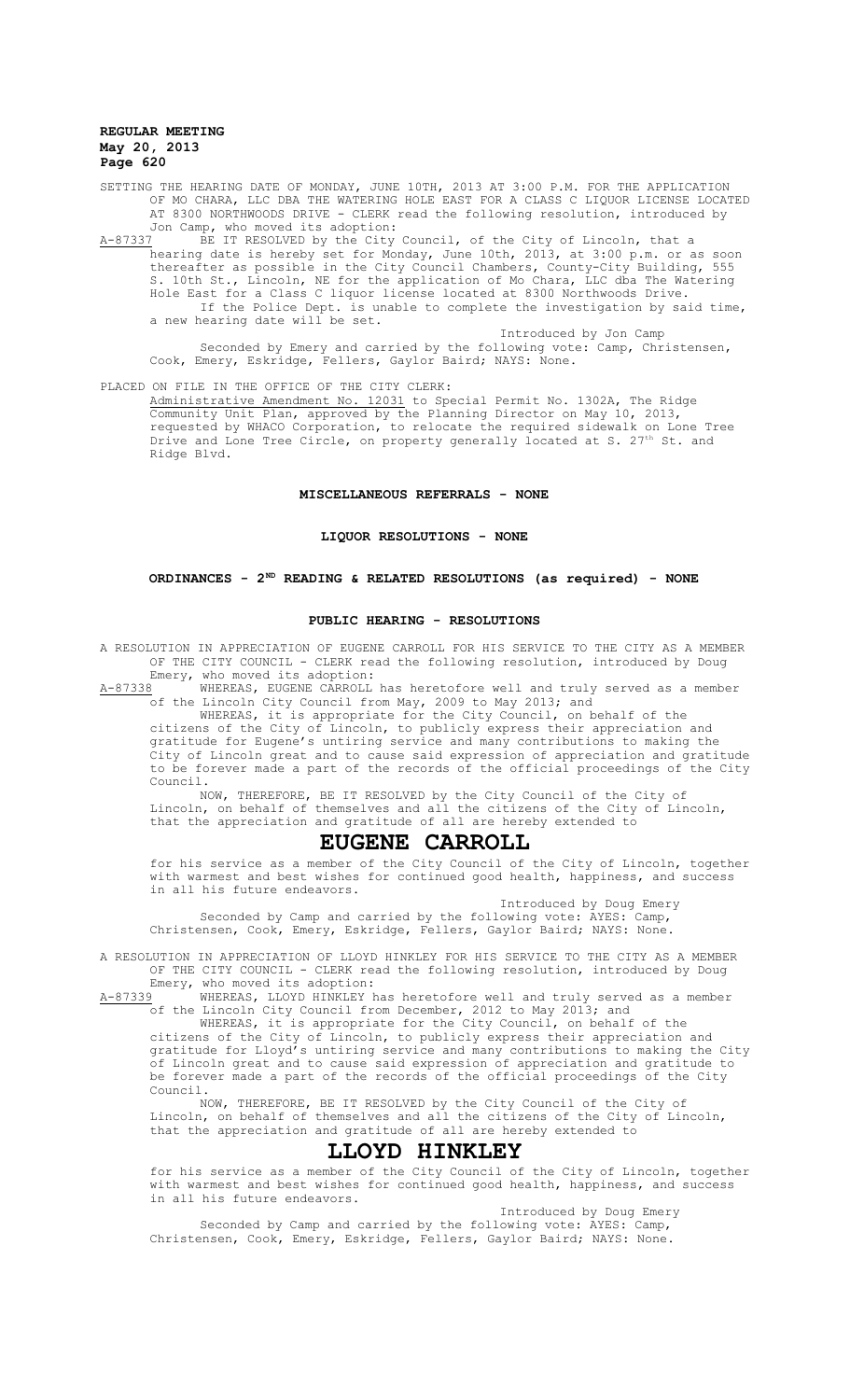A RESOLUTION IN APPRECIATION OF DIANNA SCHIMEK FOR HER SERVICE TO THE CITY AS A MEMBER OF THE CITY COUNCIL - CLERK read the following resolution, introduced by Doug

Emery, who moved its adoption:<br>A-87340 WHEREAS, DIANNA SCHIMEK WHEREAS, DIANNA SCHIMEK has heretofore well and truly served as a member of the Lincoln City Council from October, 2011 to May 2013; and

WHEREAS, it is appropriate for the City Council, on behalf of the citizens of the City of Lincoln, to publicly express their appreciation and gratitude for DiAnna's untiring service and many contributions to making the City of Lincoln great and to cause said expression of appreciation and gratitude to be forever made a part of the records of the official proceedings of the City Council.

NOW, THEREFORE, BE IT RESOLVED by the City Council of the City of Lincoln, on behalf of themselves and all the citizens of the City of Lincoln, that the appreciation and gratitude of all are hereby extended to

# **DIANNA SCHIMEK**

for her service as a member of the City Council of the City of Lincoln, together with warmest and best wishes for continued good health, happiness, and success in all her future endeavors.

Introduced by Doug Emery Seconded by Camp and carried by the following vote: AYES: Camp, Christensen, Cook, Emery, Eskridge, Fellers, Gaylor Baird; NAYS: None.

#### **ORDINANCE - 3RD READING & RELATED RESOLUTIONS (as required) - NONE**

#### **ORDINANCES - 1ST READING & RELATED RESOLUTIONS (as required)**

CHANGE OF ZONE 13007 – APPLICATION OF WILLIAM AND MARCIA THORNTON FOR A CHANGE OF ZONE FROM R-7 RESIDENTIAL DISTRICT TO R-7 RESIDENTIAL DISTRICT WITH LANDMARK OVERLAY TO DESIGNATE THE CONRAD A. SCHAAF HOUSE GENERALLY LOCATED AT 659 SOUTH 18TH STREET AS A LANDMARK - CLERK read an ordinance, introduced by Jon Camp, amending the City of Lincoln Zoning District Map attached to and made part of Title 27 of the Lincoln Municipal Code by designating certain property as a Landmark, the first time.

#### **RESOLUTIONS - 1ST READING - ADVANCE NOTICE**

- APPROVING AN AMENDMENT TO THE FY 12/13 CIP TO AUTHORIZE AND APPROPRIATE \$5.728 MILLION IN TIF FUNDS FOR THE P STREET STREETSCAPE PROJECT ON PROPERTY GENERALLY LOCATED IN THE RIGHTS OF WAY ALONG P STREET FROM 11TH STREET TO CENTENNIAL MALL, AND 9TH, 11TH, 12TH, 13TH AND 14TH STREETS FROM O TO Q STREET, IN DOWNTOWN LINCOLN.
- APPROVING THE LABOR CONTRACT BETWEEN THE CITY AND THE AMALGAMATED TRANSIT UNION FOR A ONE YEAR TERM EFFECTIVE AUGUST 16, 2012 THROUGH AUGUST 14, 2013.
- AMENDING THE NEBRASKA INNOVATION CAMPUS REDEVELOPMENT AGREEMENT ADOPTED BY RESOLUTION NO. A-86109 ON NOVEMBER 8, 2010 BY REPLACING EXHIBIT E, PROJECT AREA PHASE I, AND INCLUDING A NEW LEGAL DESCRIPTION.
- APPROVING A FUNDING AGREEMENT BETWEEN THE CITY AND THE NEBRASKA DEPT. OF ROADS FOR THE USE OF FEDERAL SURFACE TRANSPORTATION PROGRAM FUNDS FOR FRACTURE CRITICAL BRIDGE INSPECTION OF THE EAST LEG OF THE BIG X AND A BRIDGE ACCESS TO CITY PROPERTY AT THE ASHLAND WATER TREATMENT PLANT (STATE PROJECT NO. STP-NBIS(99), CN 00886).
- APPROVING A FUNDING AGREEMENT BETWEEN THE CITY AND THE NEBRASKA DEPT. OF ROADS FOR THE USE OF FEDERAL SURFACE TRANSPORTATION PROGRAM FUNDS TO RECEIVE A DISTRIBUTION OF STATE CASH THROUGH THE FEDERAL FUNDS PURCHASE PROGRAM FOR BRIDGE REPAIR AND MAINTENANCE.
- ACCEPTING THE REPORT OF NEW AND PENDING CLAIMS AGAINST THE CITY AND APPROVING DISPOSITION OF CLAIMS SET FORTH FOR THE PERIOD OF MAY 1 - 15, 2013.
- APPOINTING CATHERINE BEECHAM TO THE LINCOLN CITY-LANCASTER COUNTY PLANNING COMMISSION FOR A TERM EXPIRING SEPTEMBER 24, 2013.
- REAPPOINTING CATHERINE BEECHAM TO THE LINCOLN CITY-LANCASTER COUNTY PLANNING COMMISSION FOR A TERM EXPIRING SEPTEMBER 24, 2019.

## **MISCELLANEOUS BUSINESS - NONE**

**OPEN MICROPHONE - NONE**